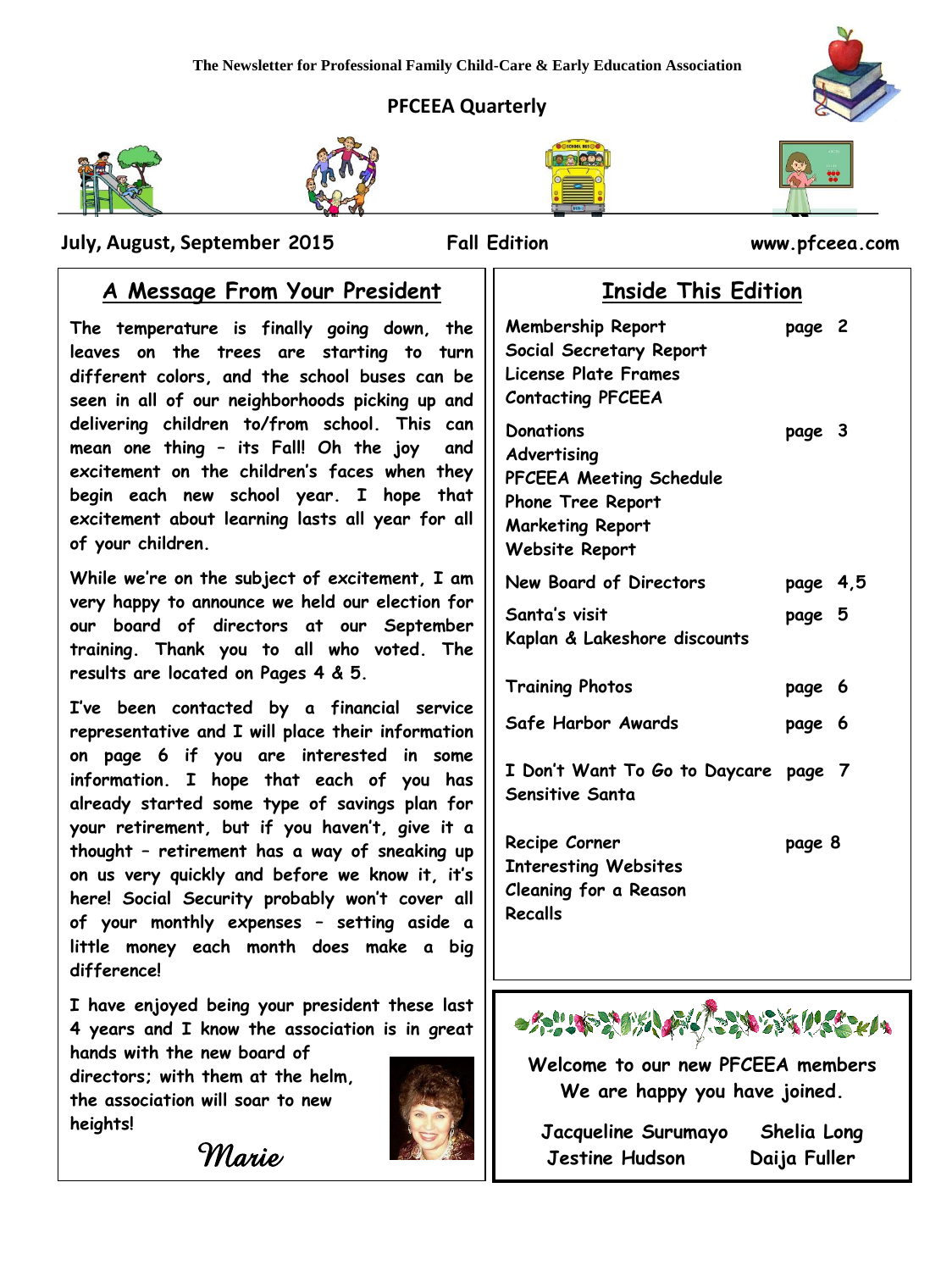# **Membership Report**

**We currently have 50 members in good standing: 10 are in Chesapeake, 12 in Norfolk, 3 in Portsmouth, 2 in Suffolk, & 23 in Virginia Beach. Since the Association started, we have had 398 people become members. Remember to check our website to make sure your information is correct.** 

**If you change your email address, phone number, or move either to another local address or out of the area, please let us know as soon as possible.**

**Submitted by Randee Holmes**



# **License Plate Frames Only a few are left**

If we all place these license plate holders on our cars, more parents will know about our association. Purchase one for \$3, two for \$5.

# **Social Secretary**

**Professional Childcare Pro** 

**If you know of a member who should be sent a get well or sympathy card, contact me and I will send out the card right away.**

**Call Beth at 853-4505**

**Submitted by Beth Kaminski**



**Clothing donations**

# **How to Contact PFCEEA**

**Email: [pfceea@yahoo.com](mailto:pfceea@yahoo.com) Website: [www.pfceea.com](http://www.pfceea.com/) Facebook: Professional Family Child Care & Early Educational Association**

| <b>PFCEEA Executive Board</b>                              |                      |          |  |  |
|------------------------------------------------------------|----------------------|----------|--|--|
| President<br>Marie McFadden                                |                      | 482-9470 |  |  |
| Vice-President                                             |                      |          |  |  |
| <b>Randee Holmes</b>                                       |                      | 479-9579 |  |  |
|                                                            |                      |          |  |  |
| Treasurer<br>Wanda DiNardo                                 |                      | 486-4582 |  |  |
| <b>Corresponding Secretary</b><br>490-2371<br>Diane McEwen |                      |          |  |  |
|                                                            |                      |          |  |  |
| <b>Standing Committees</b>                                 |                      |          |  |  |
| Advertising                                                | Jan Coffman          | 499-6474 |  |  |
| Diaper<br>donations                                        | Diane McEwen         | 490-2371 |  |  |
| Social                                                     | Michelle Freeman     | 483-1970 |  |  |
| Secretary                                                  |                      |          |  |  |
| Historian                                                  | Jan Coffman          | 499-6474 |  |  |
| Marketing                                                  |                      |          |  |  |
| Membership                                                 | <b>Randee Holmes</b> | 479-9579 |  |  |
| <b>Newsletter</b>                                          | Marie McFadden       | 482-9470 |  |  |
| <b>Phone Tree</b>                                          | <b>Cindy Sisson</b>  | 421-7901 |  |  |

**Beth Kaminski 853-4505**

**Door Prizes Dona Cox 486-1565**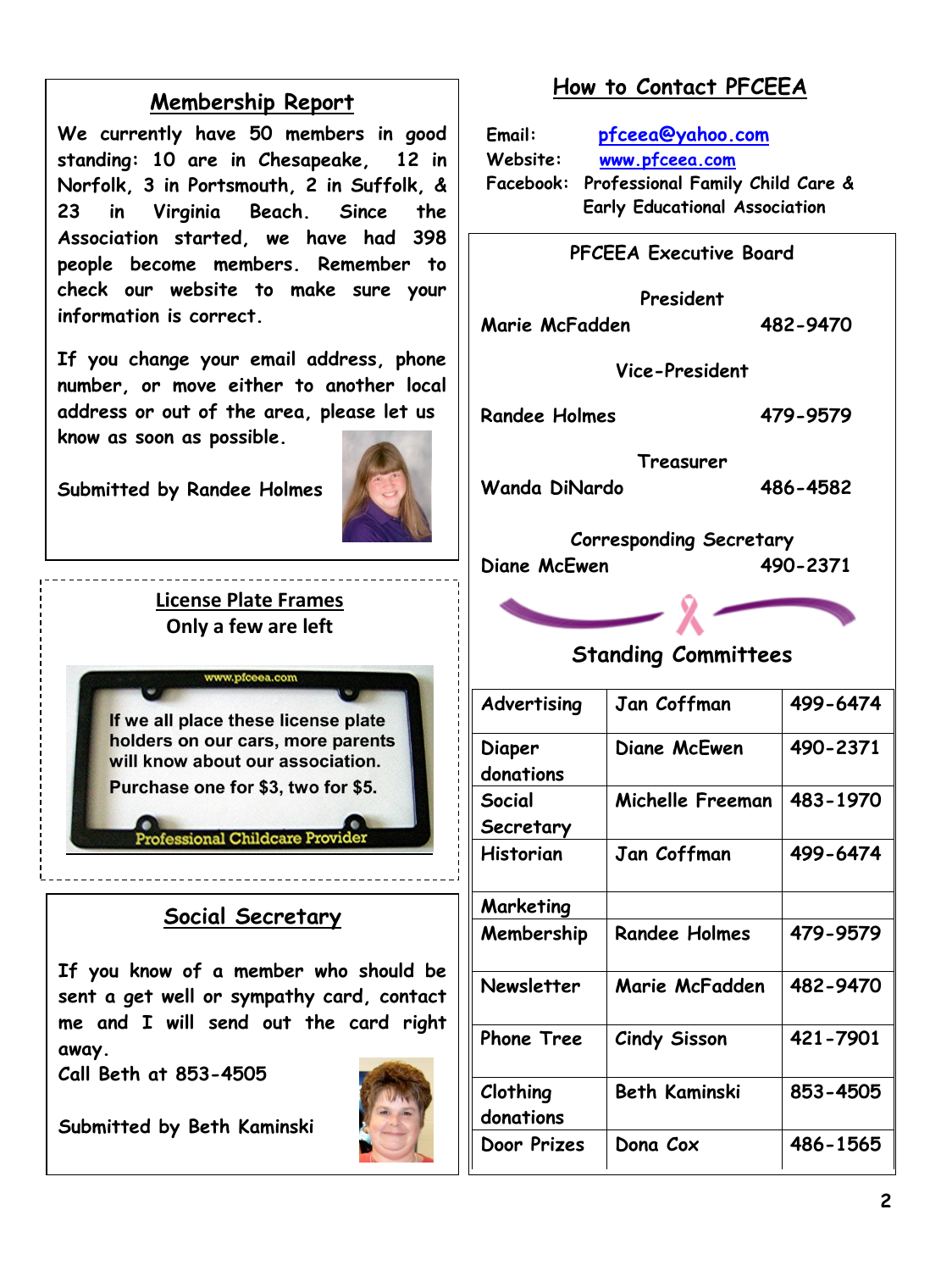# **Donations**

**We are still collecting items to donate to those in need. If you have anything in very good condition you would like donate, give me a call at 853-4505 or email me [mylittleschool@cox.net](mailto:mylittleschool@cox.net) Items may be brought to our trainings.**

**Submitted by Beth Kaminski**



**We are also collecting diapers at our trainings – see Diane**

# **Advertising Report**

**An ad was in the Virginian-Pilot from August 4 to September 15. Make sure your information is correct on our website so parents can get it touch with you.** 

**[\(www.pfceea.com](http://www.pfceea.com/) )**



**Jan Coffman 499-6474**

# **Marketing Report**

**We are in need of someone willing to step up and take the job of marketing (letting people know we exist) for the association. Let us know if you are interested. In the mean time, I'd like to ask all of our members to mention our website to people you meet. [www.pfceea.com](http://www.pfceea.com/)**

### **Phone Tree Report**

**I have given most of my Phone Tree helpers time off the past few months as I have free time in the morning which allows me time to make the calls for training. Many thanks to all the ladies who are ready to help when needed. A big thankyou to Beth for calling the centers. If you** 

**would like to join the Phone Tree, give me a call.** 

**CindySisson 421-7901,**  [cindy\\_sisson@hughes.net](mailto:cindy_sisson@hughes.net)

**Phone Tree Chairwoman**



# **PFCEEA Meeting Schedule**

**To register for all training meetings, email [pfceea@yahoo.com](mailto:pfceea@yahoo.com) or call Marie at 482-9470. PFCEEA members receive the training certificate for free; non-members pay \$10 cash at the door. No Children.**

**Our meetings are held in the Virginia Beach Central Library from 6:45-8:45 pm. We will draw the door prize tickets at 6:45. For anyone arriving after our speaker starts, a certificate for less training time will be given.** 

### **2015 training dates:**

# **Nov. 23**

**We are collecting the following items at our trainings:**

**diapers for Diaper Bank of Hampton Roads gently worn clothing (men or women)**

### **Website Report**

**Our home page was viewed 75 in June, 69 in July, and 77 in August.** 

**In addition to our local cities, 7 other cities in Virginia logged on: Ashburn, Charlottesville, Chester, Falls Church, Lynchburg, Raphine, Richmond, Sterling, and Woodbridge.** 

**People in the following states have visited our site: CA, FL, IL, MD, MA, MI. MN, MS, NY, PA, TX, & Washington D.C.** 

**People from all around the world have visited our website too: Algeria, Angola, Argentina, Bolivia, Brazil, Canada, Chile, China, Ecuador, France, Hong Kong, India, Indonesia, Iran, Israel, Italy, Jamaica, Kuwait, Malaysia, Mexico, Philippines, Portugal, Romania, Serbia, South Africa, Tunisia, United Kingdom, and Venezuela. Submitted by Marie McFadden 3**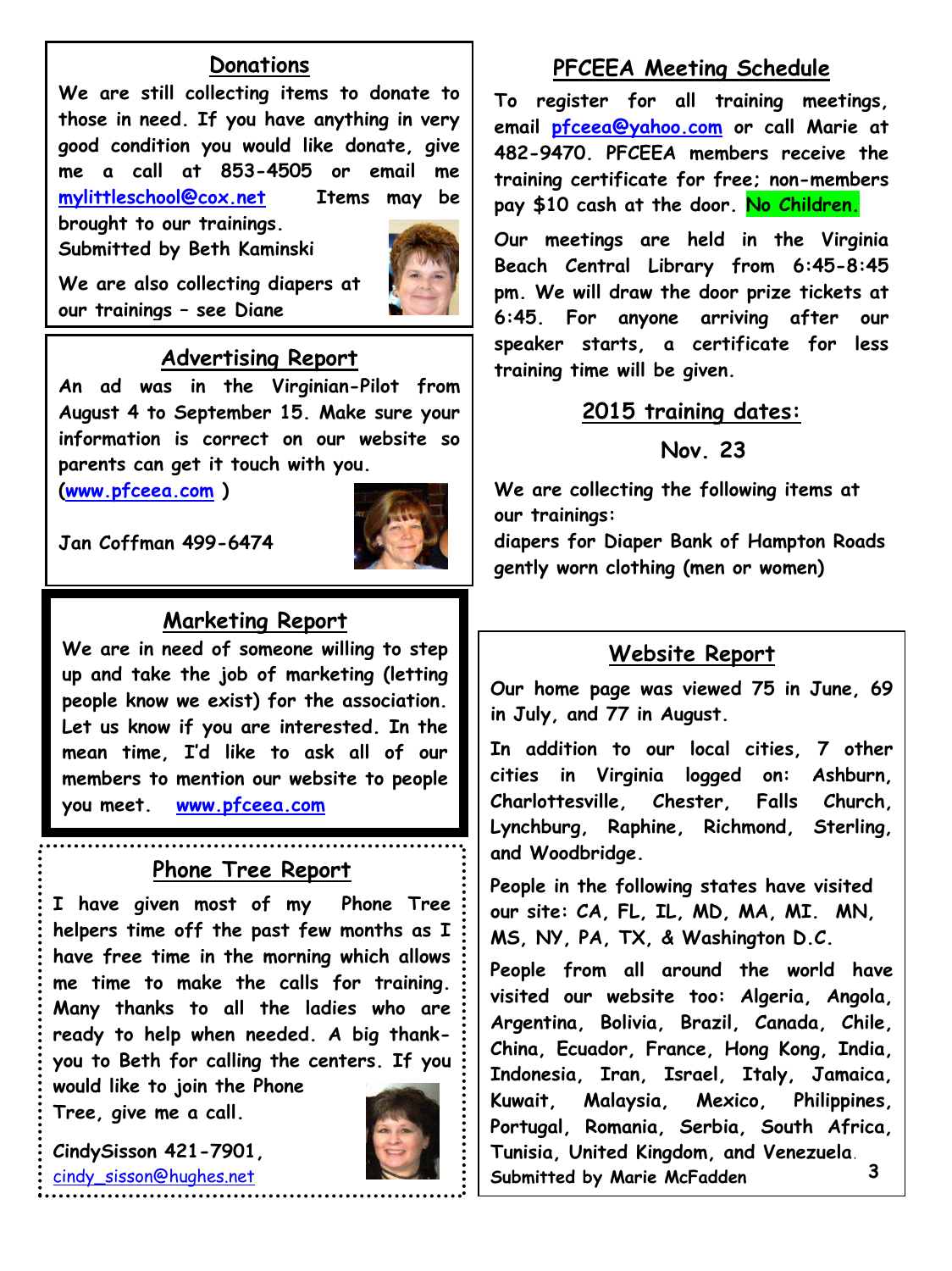



### **President – Randee Holmes**

**I began working with children when I was 12 as the neighborhood babysitter. In high school I took a class that ran a laboratory preschool. I received my Associate Degree from TCC in Early Childhood Development and my BS in Interdisciplinary Studies from Norfolk State Univ. I opened my childcare business in 1997 to offer quality and educational care 7 days a week, day and evening shifts to meet the needs of parents that have nontraditional work schedules.**

**I participated in the initial pilot program for the Virginia Star Quality Initiative program for family Homes. On July 6, 2012 Randee's Family Child Care Home (Kiddie Kastle) received a Four Star Rating from Virginia Early Childhood Foundation. I attend numerous conferences and trainings to keep up to date on the ever changing field of Early Childhood. I have received Early Childhood Infant and Toddler Endorsement, Early Childhood Preschool Endorsement, Early Childhood Endorsement I – Creativity Series and Early Childhood Endorsement II- Health, Safe, participated in the kindergarten transition checklist pilot program and the Early Education Small Business Program through the City of Virginia Beach. In 2013 I received my CDA and I'm working on becoming accredited with the National Association for Family Child Care. Last year I began taking classes with Walden University in order to obtain my Masters**

**in Early Childhood Studies with a minor in Management, Leadership and Administration. I received the Safe Harbor Award in 2013. I am currently the Vice President and membership chair for PFCEEA. I am married to Tom and mother of five (Tyler 20, Seth 17, Makayla 14, Trevor & Chandler, 11 year old twins).** 

**Vice President – Elizabeth (Beth) Kaminski**

**My name is Elizabeth Kaminski and I am the owner and operator of My Little School which is a state licensed daycare. I have maintained a state licensed facility for 30 years and 26 years of those years have been with the USDA (U.S. Department of Agriculture). Prior to opening my own business I taught "Young 4's" for six years at St. Stephen Learning Center.**

**Teaching preschool has always been my passion. I love preparing all children for the school year and take pride in teaching the new skills and fundamentals that they will utilize throughout their education.** 

**I have been an active member of PFCEEA (Professional Family Childcare and Early Education Association) since the board's development on September 10, 2001. During this time I have held positions such as phone tree, historian, social secretary and consistently volunteered for anything needed.** 

**I've been married for 38 years and have** 

#### **one beautiful daughter. I was born and Treasurer – Cindy Huntington**

Cindy moved to Virginia Beach in her teen **Norfolk, Virginia. years with her military family. She has been married for 39 years to a Virginia Beach native and together raised two children. She now has two grandchildren. Her associate degree is in Early Childhood Development from Tidewater Community College and her bachelor's degree is in Business Administration from Averett University. She has had many various volunteer opportunities and community leadership roles. Cindy has owned and operated a childcare business for 37 years.**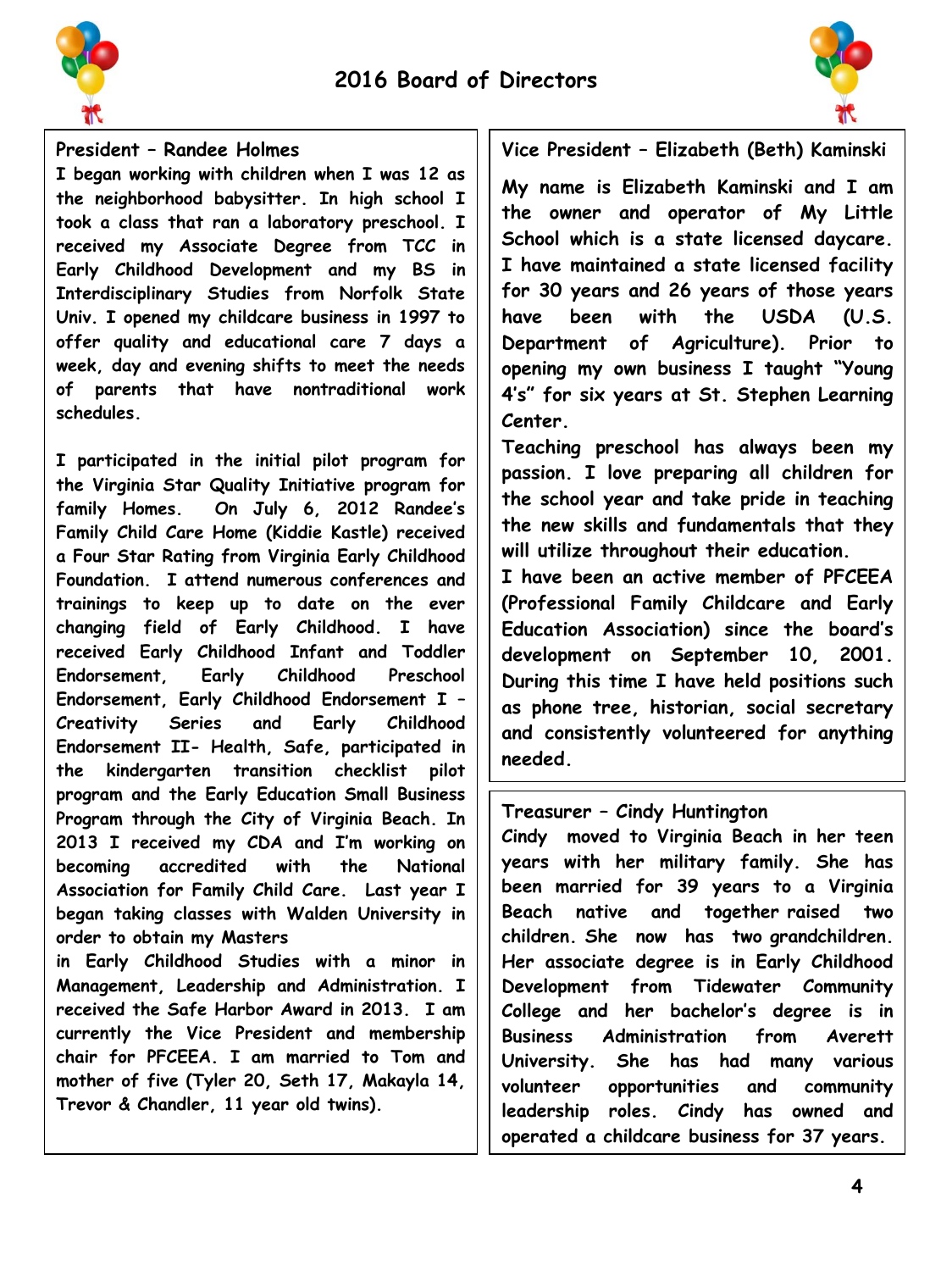### **Secretary - Diane McEwen**

**I have been a licensed daycare provider since 2005. I have an Associate degree in Business Management. Before opening my daycare I worked for Pilot Direct (was a division of the Virginian Pilot) as the Administrative Assistant for almost 10 yrs; I started in the mailroom and worked my way up. I have 3 children and 5 grandkids. I have been a member of PFCEEA since 2005. I was social secretary for a while; then took over the secretary position with the passing of the last secretary. I help when needed for the other positions.**



**Santa will visit your childcare Milton Whann 482-5529**

**Santa sings Christmas songs with the children, reads them a story, everyone has time to sit on his lap and Santa will pose for individual and group photos. Yes, that is his real beard! Call before he is all booked up.**

### **At-Large Positions**

#### **Regina Moore**

**I have owned and operated Story Time Daycare, an in home daycare for 18 years. I obtained an Associate of Applied Science Degree in Early Childhood Development at Tidewater Community College. Previously, I was active with the PFCEEA phone tree.**

#### **Amy Stovall**

**I grew up in Nashville, Tennessee &attended the University of Missouri. I majored in education, psychology and early childhood development (triple majored) taught kindergarten for 5 years. Have been doing in-home childcare for 23 years and licensed for 9 years. I've been a member of PFCEEA since 2006.**

**In addition to the two new at-large members, the current at-large members are: Jan Coffman**

**Michelle Freeman Cindy Sisson Marie McFadden**

**and Dona Cox will now be in charge of door prizes at our trainings**

### **Discounts**

**Did you know you can receive a discount from Kaplan and Lakeshore? Our state association, The Virginia Alliance has been able to secure discounts for us. To receive the discount codes, go to:**

**[http://www.vafcca1.net/#!membership](http://www.vafcca1.net/#!membership-benefits/c1se)[benefits/c1se](http://www.vafcca1.net/#!membership-benefits/c1se)**

**Scroll down until you see the Kaplan and Lakeshore logos; click on them for info.**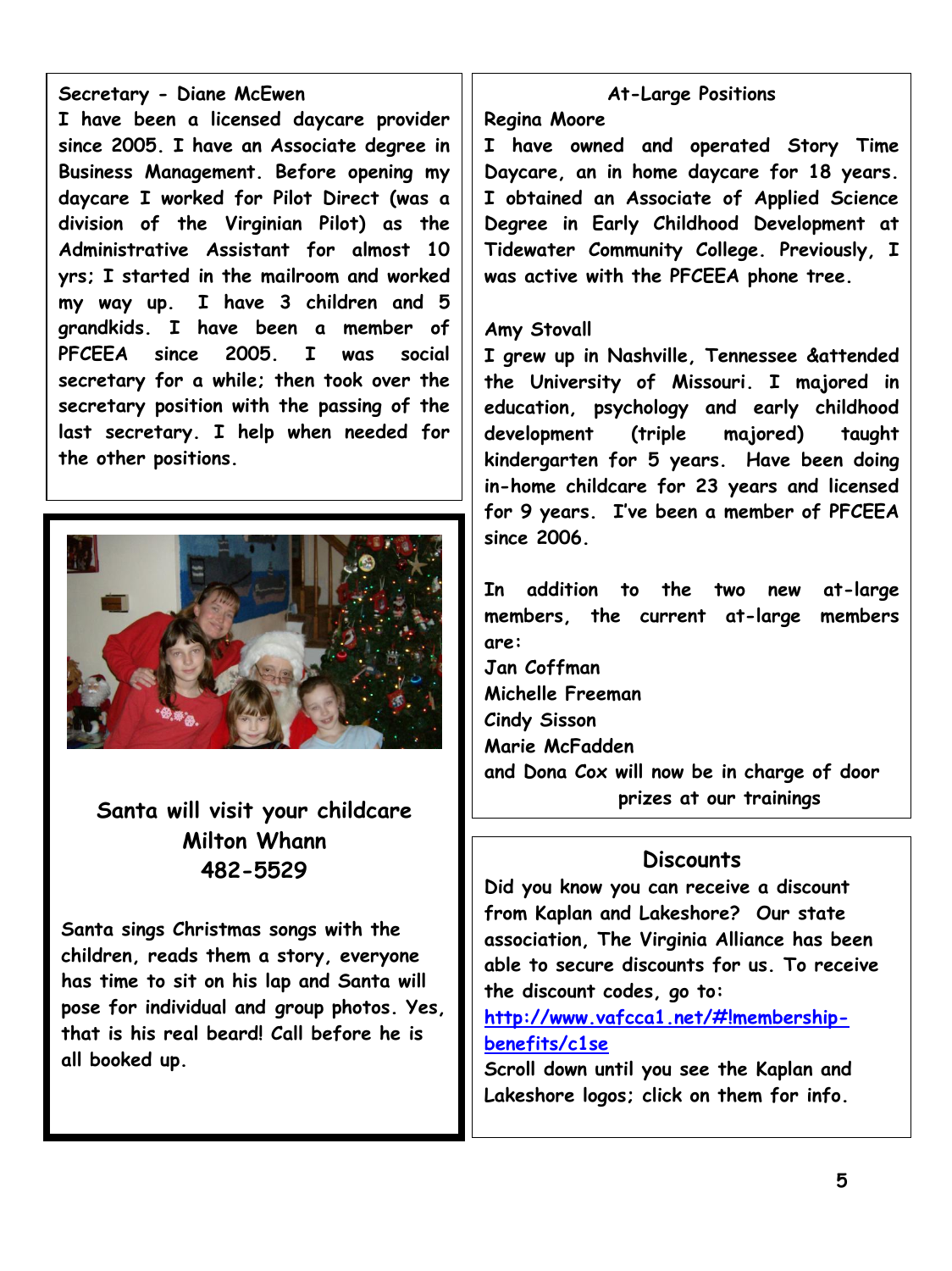# **Training photos**



**September training with Sharon Howell**

#### **Met Life**

**Nikki D. Winkler** Financial Services Representative MetLife Premier Client Group of the Mid-Atlantic 283 Constitution Drive Suite 525 Virginia Beach VA 23462 **T**: [\(757\) 687-1366](tel:%28757%29%20687-1366) **F**: [\(757\) 687-1395](tel:%28757%29%20687-1395) [nwinkler@metlife.com](mailto:nwinkler@metlife.com)

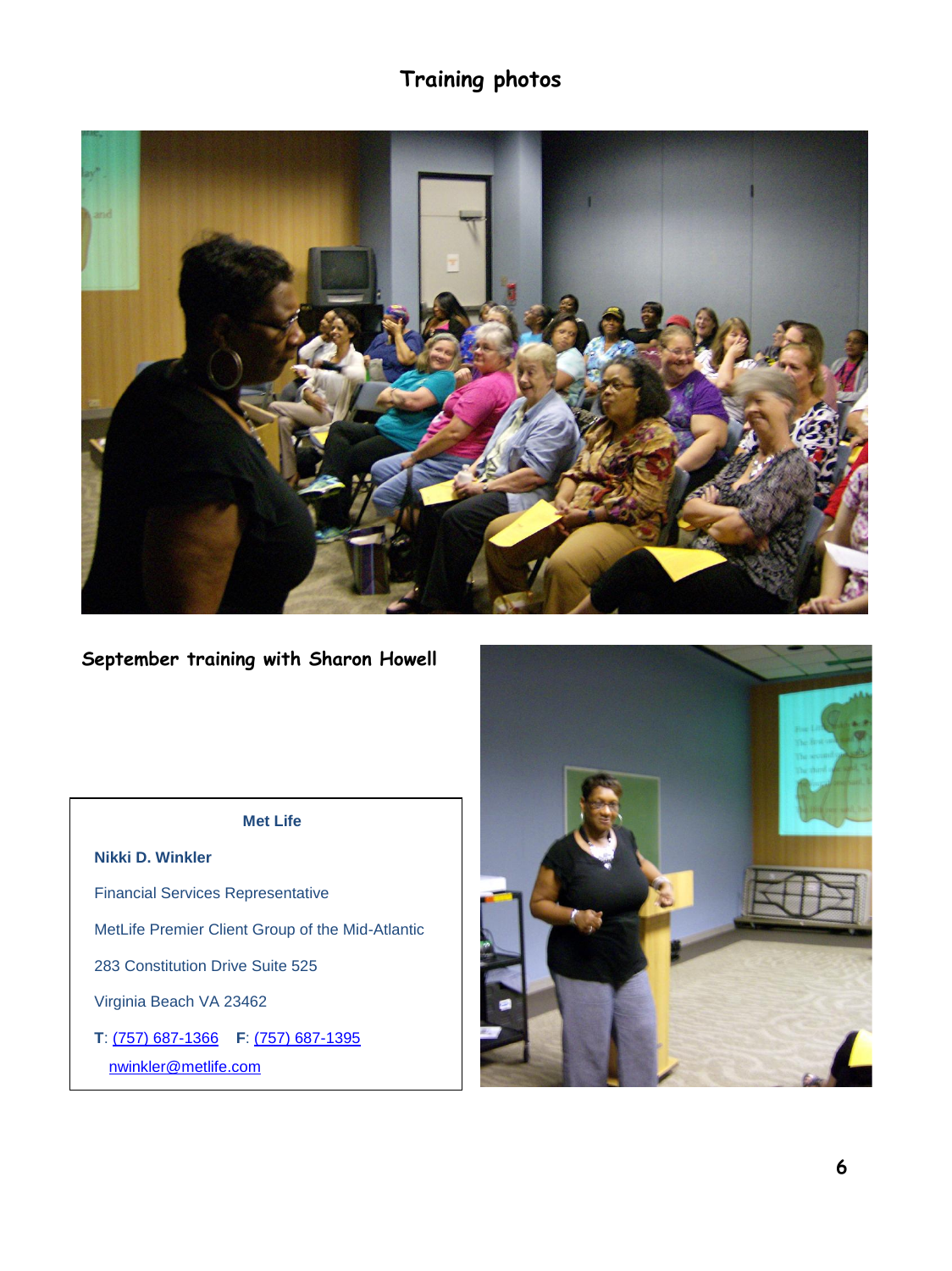# **Congratulations Trish!**



# **Hot off the Press!**

**One of our members is now a published author; congratulations Patricia Temple!!!!!**

**Here are 2 direct links to purchase her book: [http://booksamillion.com/search?id=6466542926762&que](http://booksamillion.com/search?id=6466542926762&query=i+don%27t+want+to+go+to+daycare&where=All) [ry=i+don%27t+want+to+go+to+daycare&where=All](http://booksamillion.com/search?id=6466542926762&query=i+don%27t+want+to+go+to+daycare&where=All)**

**[http://www.amazon.com/DONT-WANT-TO-GO-](http://www.amazon.com/DONT-WANT-TO-GO-DAYCARE/dp/0996910530/ref=redir_mobile_desktop?ie=UTF8&keywords=i%20dont%20want%20to%20go%20to%20daycare&qid=1446684632&ref_=mp_s_a_1_1&sr=8-1)[DAYCARE/dp/0996910530/ref=redir\\_mobile\\_desktop?i](http://www.amazon.com/DONT-WANT-TO-GO-DAYCARE/dp/0996910530/ref=redir_mobile_desktop?ie=UTF8&keywords=i%20dont%20want%20to%20go%20to%20daycare&qid=1446684632&ref_=mp_s_a_1_1&sr=8-1) [e=UTF8&keywords=i%20dont%20want%20to%20go%20t](http://www.amazon.com/DONT-WANT-TO-GO-DAYCARE/dp/0996910530/ref=redir_mobile_desktop?ie=UTF8&keywords=i%20dont%20want%20to%20go%20to%20daycare&qid=1446684632&ref_=mp_s_a_1_1&sr=8-1) [o%20daycare&qid=1446684632&ref\\_=mp\\_s\\_a\\_1\\_1&sr=](http://www.amazon.com/DONT-WANT-TO-GO-DAYCARE/dp/0996910530/ref=redir_mobile_desktop?ie=UTF8&keywords=i%20dont%20want%20to%20go%20to%20daycare&qid=1446684632&ref_=mp_s_a_1_1&sr=8-1) [8-1](http://www.amazon.com/DONT-WANT-TO-GO-DAYCARE/dp/0996910530/ref=redir_mobile_desktop?ie=UTF8&keywords=i%20dont%20want%20to%20go%20to%20daycare&qid=1446684632&ref_=mp_s_a_1_1&sr=8-1)**

### Do you know a Special Needs Child?

**Virginia Beach and the Autism Society of VA does Merchants Millpond State Park Many families with special needs children have never heard of the wonderful program called Sensitive Santa. This is for children with autism, downs syndrome, and other disabilities. It's hard enough for most children to wait in line at the mall, fight the crowds and listen to loud music but nearly impossible for children with autism and other sensory processing disorders. Lynnhaven Mall in Sensitive Santa every year; it is held on Sunday morning when the mall is closed. Three families are allowed in every 30 minutes. Another Sensitive Santa is 100% sensory friendly. It's at the Millpond (Gatesville, NC) without music or crowds. It's by appointment only, so each family is by themselves. We make the visit fun for the kids and their family.** 

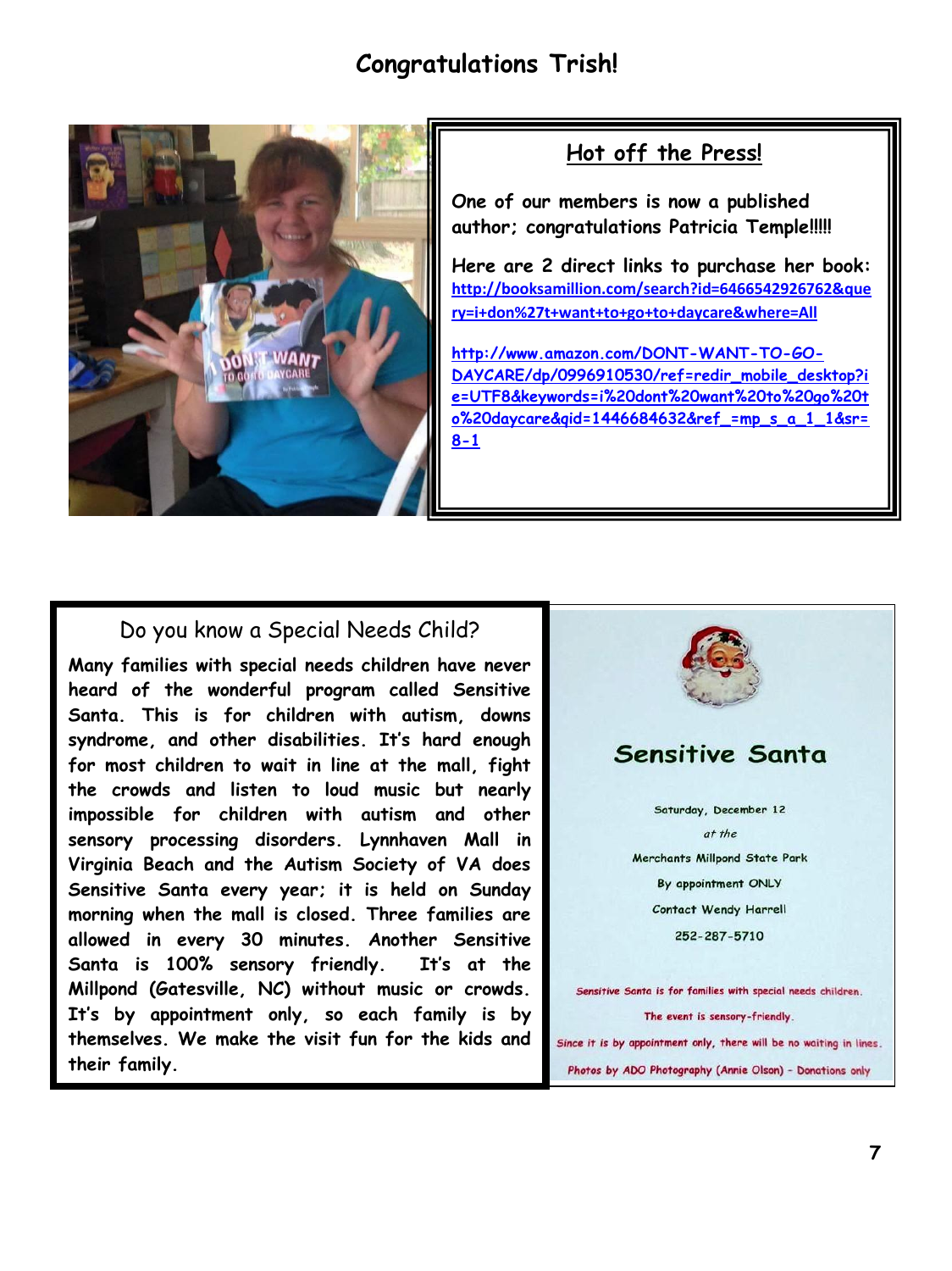# **Recipe Corner**



### **Granola Cookies**

| 1cup butter                                       | $\frac{3}{4}$ cup sugar        |
|---------------------------------------------------|--------------------------------|
| $\frac{3}{4}$ cup packed brown sugar 2 large eggs |                                |
| 1 teasp. Vanilla                                  | 1 3/4 cup flour                |
| 1 teasp. Baking soda                              | 1 teasp. Salt                  |
| 3 cups granola cereal                             | $1\frac{1}{2}$ cups choc.chips |

**Mix butter and both sugars until creamy. Add eggs and vanilla, beating until fluffy. Combine flour, salt, & soda; add to creamed mixture and stir until blended. Stir in granola and chocolate chips. Drop by heaping teaspoonfuls onto a baking sheet. Bake at 350 for 10-12 minutes or until golden brown. Makes 5 dozen cookies.**

# **Cleaning for a Reason**

# **<http://www.cleaningforareason.org/>**

**If you know any woman currently undergoing Chemo, please pass the word to her that there is a cleaning service that provides FREE housecleaning 1 time per month for 4 months while she is in treatment. All she has to do is sign up and have her doctor fax a note confirming the treatment. Cleaning for a Reason will have a participating maid service in her zip code area arrange for the service. This organization serves the entire USA and currently has 547 partners to help these women. It's our job to pass the word and let them know that there are people out there who care. Be a blessing to someone and pass this information along. It could be a real help for someone.**

# **Interesting Websites**

<http://www.sciencebuddies.org/> <http://www.preschool-plan-it.com/> <http://www.pre-kpages.com/preschool-quiet-bins/> <http://happyhooligans.ca/70-awesome-toys-make-kids/> [http://kidsactivitiesblog.com/71871/30-genius-mom](http://kidsactivitiesblog.com/71871/30-genius-mom-tricks)[tricks](http://kidsactivitiesblog.com/71871/30-genius-mom-tricks) [http://www.playideas.com/16-halloween-activities-for-](http://www.playideas.com/16-halloween-activities-for-3-year-olds/)[3-year-olds/](http://www.playideas.com/16-halloween-activities-for-3-year-olds/) [http://www.kinderart.com/across/index\\_music.shtml](http://www.kinderart.com/across/index_music.shtml) **Holidays and Special Days of the Month**

#### **Oct.**

**[http://www.playideas.com/16-halloween-activities-for-3](http://www.playideas.com/16-halloween-activities-for-3-year-olds/) [year-olds/](http://www.playideas.com/16-halloween-activities-for-3-year-olds/)**

**<http://www.first-school.ws/theme/occasions10.htm> <http://www.dltk-holidays.com/halloween/index.html> <http://holidayinsights.com/moreholidays/october.htm> [http://www.playideas.com/16-halloween-activities-for-3](http://www.playideas.com/16-halloween-activities-for-3-year-olds/) [year-olds/](http://www.playideas.com/16-halloween-activities-for-3-year-olds/)**

#### **Nov.**

**<http://www.dltk-holidays.com/thanksgiving/index.html> [http://www.adaycare.com/PreschoolCurriculumSample7Thank](http://www.adaycare.com/PreschoolCurriculumSample7ThanksgivingTheme.html) [sgivingTheme.html](http://www.adaycare.com/PreschoolCurriculumSample7ThanksgivingTheme.html)**

**[http://www.freekidscrafts.com/holidays/thanksgiving](http://www.freekidscrafts.com/holidays/thanksgiving-crafts/)[crafts/](http://www.freekidscrafts.com/holidays/thanksgiving-crafts/)**

**<http://www.allcrafts.net/thanksgiving.htm>**

**<http://www.enchantedlearning.com/crafts/thanksgiving/> [http://livingmontessorinow.com/2015/10/24/november](http://livingmontessorinow.com/2015/10/24/november-themed-activities-for-kids/)[themed-activities-for-kids/](http://livingmontessorinow.com/2015/10/24/november-themed-activities-for-kids/)**

#### **Dec.**

**<http://www.brownielocks.com/december.html> [http://www.howdoesshe.com/20-mason-jar-crafts-to](http://www.howdoesshe.com/20-mason-jar-crafts-to-make-and-love/)[make-and-love/](http://www.howdoesshe.com/20-mason-jar-crafts-to-make-and-love/) <http://www.enchantedlearning.com/crafts/christmas/>**

# **Recalls**

**To stay up to date with food recalls, check out the following websites:**

**<http://www.foodsafety.gov/>**

**<http://www.foodsafety.gov/recalls/>**

**[http://www.foodsafetynews.com/sections/food](http://www.foodsafetynews.com/sections/food-recalls/#.VYsGU0bZFyE)[recalls/#.VYsGU0bZFyE](http://www.foodsafetynews.com/sections/food-recalls/#.VYsGU0bZFyE)**

**For all other recalls, check this website: <http://www.cpsc.gov/en/>**